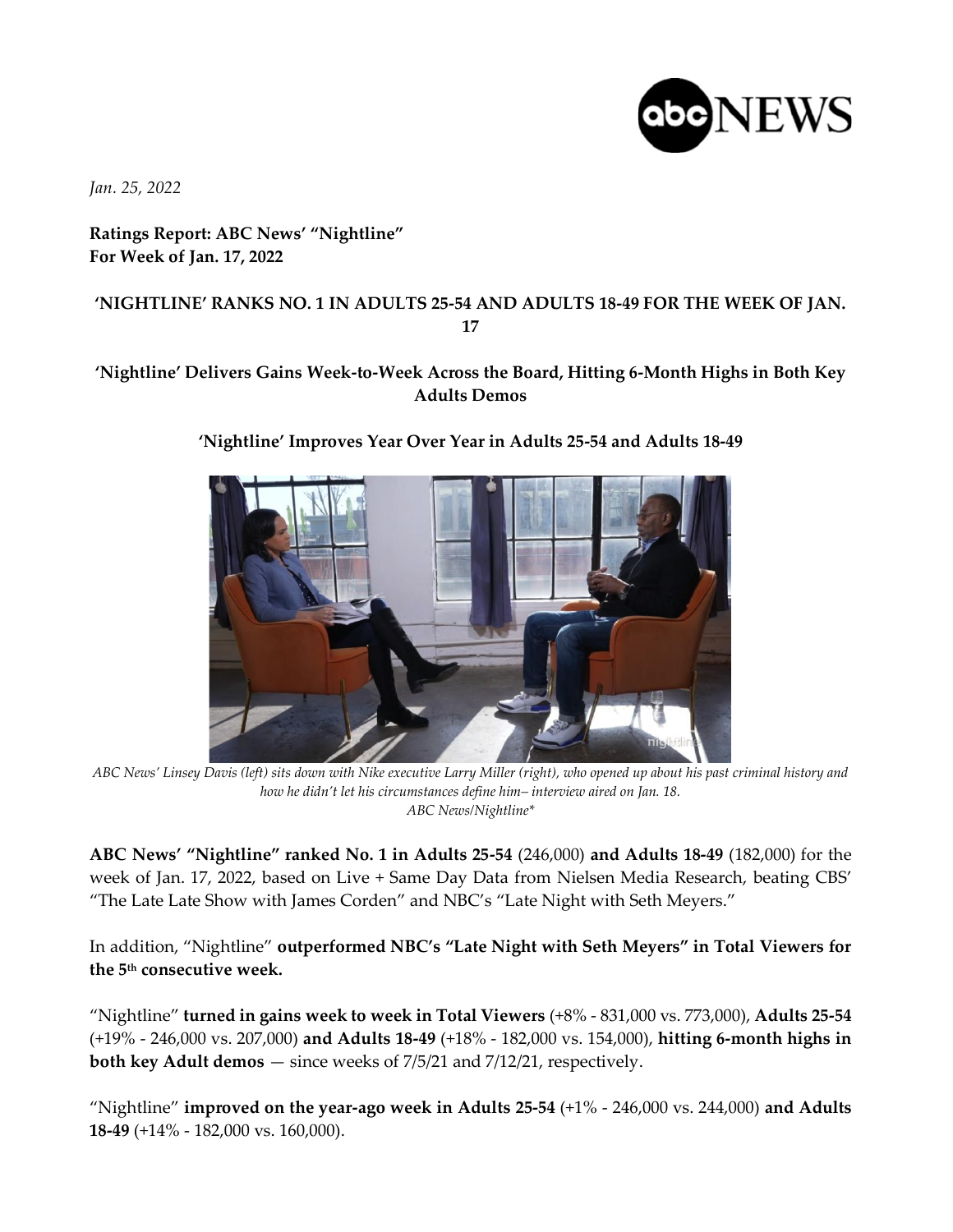**On Monday** (1/17/22)**, "Nightline" delivered its top telecast in Total Viewers** (1.062 million) **and Adults 25-54** (361,000) **in 11 months** — since 2/19/21 and 2/18/21, respectively.

Last week, "Nightline" featured an interview with Nike executive [Larry Miller,](https://abcnews.go.com/Nightline/video/chairman-iconic-nike-sports-brand-opens-criminal-past-82344129) who opened up about his criminal past. "Nightline" also featured stories on the 11-hour hostage standoff at a Texas [synagogue,](https://abcnews.go.com/Nightline/video/details-emerge-11-hour-hostage-situation-texas-synagogue-82321287) "Jeopardy" contestant [Amy Schneider,](https://abcnews.go.com/Nightline/video/jeopardy-wiz-amy-schneider-winningest-woman-show-history-82344188) tennis star [Novak Djokovic](https://abcnews.go.com/Nightline/video/star-athletes-controversial-stance-covid-19-82193347) failing to meet Australia's vaccine requirements, the devastation in the island nation of [Tonga](https://abcnews.go.com/Nightline/video/challenges-arise-bringing-needed-aid-island-nation-tonga-82368511) after an undersea volcano erupted just off the coast of the country, and the fallout from the trial of [Ghislaine Maxwell](https://abcnews.go.com/Nightline/video/jeffrey-epsteins-associate-ghislaine-maxwell-officially-requests-trial-82391657) as her lawyers are calling for a new trial after one of the jurors went public with his own experience of abuse.

NOTE: Due to the Martin Luther King holiday on Monday (1/17/22), CBS' "The Late Late Show with James Corden" was coded as a special. In addition, NBC's "Late Night with Seth Meyers" was retitled to "Seth Meyers-SM" on Friday (1/21/22) due to being a repeat. The telecasts are excluded from the weekly and season averages. CBS' (Tuesday-Friday) and NBC's (Monday-Thursday) weekly averages are based on four days.

ABC News' "Nightline" is late-night television's prestigious, award-winning news program featuring the most powerful, in-depth stories that shape our lives and the world around us. It is anchored by Juju Chang and Byron Pitts. Eman Varoqua is executive producer. The program airs weeknights from 12:35-1:05 a.m. EST on ABC. "Nightline" has also produced numerous original documentaries available on ABC News digital platforms and Hulu.

**Week of Jan. 17, 2022:**

| <b>PROGRAM AVERAGES</b>   | <b>TOTAL VIEWERS</b> | A25-54(000)/Rtg | $A18-49(000)/Rtg$ |
|---------------------------|----------------------|-----------------|-------------------|
| ABC's "Nightline"         | 831.000              | 246,000/0.2     | 182,000/0.1       |
| CBS' "The Late Late Show" | 863,000              | 224.000/0.2     | 166,000/0.1       |
| NBC's "Late Night"        | 736.000              | 201,000/0.2     | 148,000/0.1       |

Source: The Nielsen Company, NTI Total Viewers, Adults 25-54 and Adults 18-49 Live + SD Current Week (w/o 1/17/22), Previous Week (w/o 1/10/22) and Year-Ago Week (w/o 1/18/21). Most Current: 2021 -2022 Season (9/20/21 – 1/23/22) and 2020 -2021 Season (9/21/20 – 1/24/21). Nielsen ratings for ABC, NBC and CBS include additional airings in select markets. Beginning 8/31/20, national ratings also include Out of Home (OOH) viewing. Averages based on regular telecasts.

\*COPYRIGHT ©2022 American Broadcasting Companies, Inc. All photography is copyrighted material and is for editorial use only. Images are not to be archived, altered, duplicated, resold, retransmitted or used for any other purposes without written permission of ABC News. Images are distributed to the press in order to publicize current programming. Any other usage must be licensed. Photos posted for Web use must be at the low resolution of 72dpi, no larger than 2x3 in size.

**LINK:** <https://bit.ly/3Axkyqn> **TWEET:** <https://hrefshare.com/f613f>

**ABC News Media Relations** Curt Villarosa (646) 659-4127 [curt.j.villarosa@abc.com](mailto:curt.j.villarosa@abc.com)

Pons Rongavilla